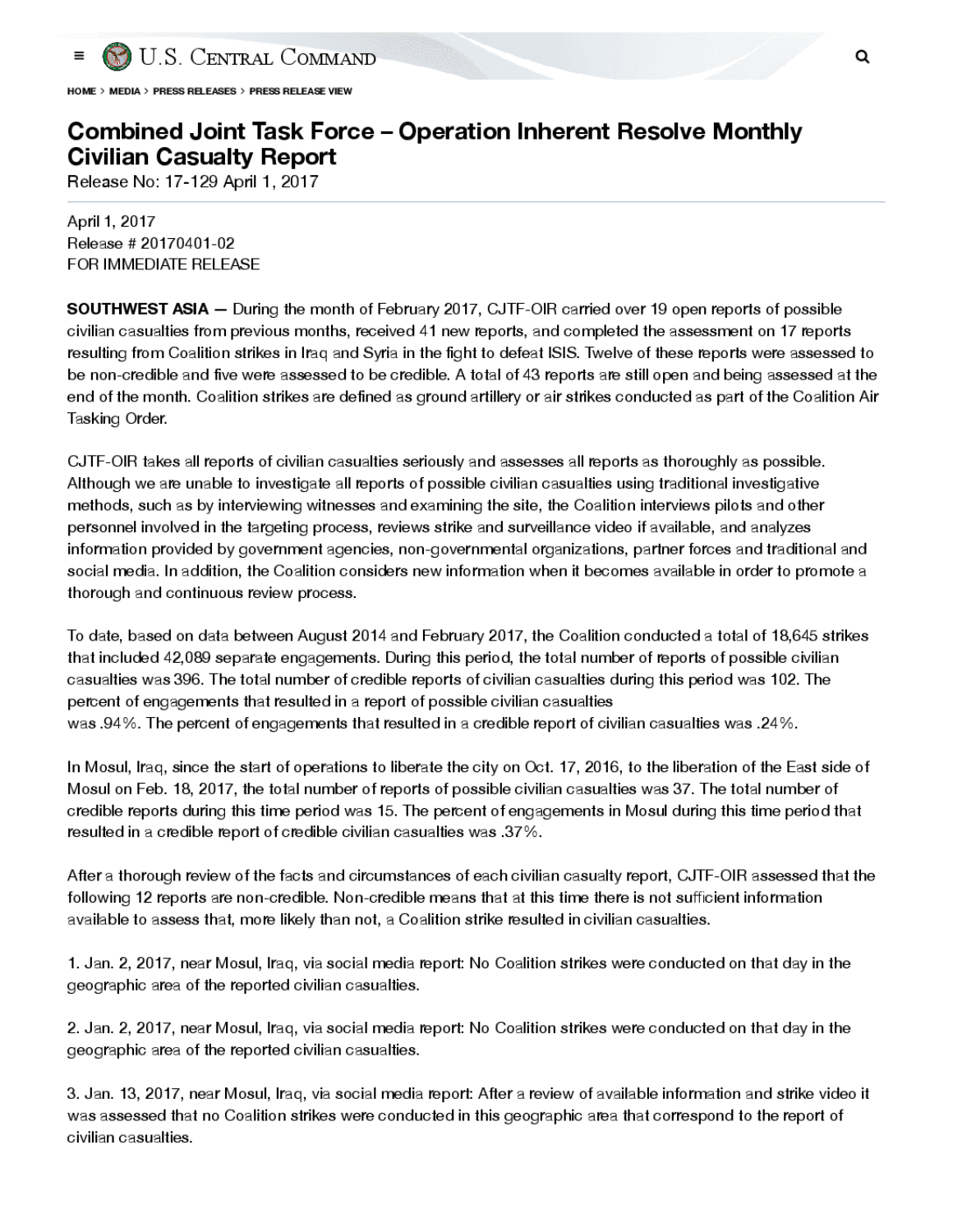4. Jan. 19, 2017, near Mosul, Iraq, via social media report: No Coalition strikes were conducted on that day in the geographic area of the reported civilian casualties.

5. Jan. 22, 2017, near Al-Tabqah, Syria, via social media report: After a review of available information and strike video it was assessed that no Coalition strikes were conducted in this geographic area that correspond to the report of civilian casualties

6. Jan. 25, 2017, near Abu Jadi, Syria, via social media report: After a review of available information and strike video it was assessed that no Coalition strikes were conducted in this geographic area that correspond to the report of civilian casualties.

7. Feb. 1, 2017, near Idlib, Syria, via social media report: No Coalition strikes were conducted on that day in the geographic area of the reported civilian casualties.

8. Feb. 3 , 2017, near Al-Abyad, Iraq, via self-report: After a review of available information and strike video it was assessed that no civilians were harmed in this strike.

9. Feb. 4 , 2017, near Mosul , Iraq, via self-report: After a review of available information and strike video it was assessed that no civilians were harmed in this strike.

10.Feb.8 , 2017, near Mosul, Iraq, via self-report: After <sup>a</sup> reviewof available informationand strike video itwas assessed that no civilians were harmed in this strike.

11. Feb. 19, 2018, near Manbij, Syria, via NGO report: No Coalition strikes were conducted on that day in the geographic area of the reported civilian casualties.

12.Feb.24 2017 nearAl-Qa'im, Iraq, via self- report: Aftera reviewof availableinformationand strikevideo it was assessed that no civilians were harmed in this strike.

Although the Coalition takes extraordinary efforts to strike military targets in a mannerthat minimizes the risk of civilian casualties, in some incidents casualties are unavoidable. Five reports were assessed to be credible resulting in the unintended death of nine civilians.

A credible assessment means it is more likely than not a Coalition strike resulted in a civilian casualty . In each of the incidents below, the investigation assessed that although all feasible precautions were taken and the decision to strike complied with the Law of Armed Conflict, unintended civilian casualties unfortunately occurred.

1. Sept. 20, 2015, near Mosul, Iraq, via media report: During a Sept. 21 strike on what was evaluated at the time to be an ISIS headquarters building. After receiving additional information, it was assessed that four civilians were unintentionally killed and two civilians were unintentionally injured in the building.

2. Jan. 30, 2017, near Mosul, Iraq, via self-report: During a strike on an ISIS weapons manufacturing facility, it was assessed that one civilian in the building was unintentionally killed.

3. Feb. 6, 2017, near Mosul, Iraq, via self-report: During a strike on ISIS fighters, it was assessed that three civilians were unintentionally injured when they entered the target area after the munition was released.

4. Feb. 12, 2017, near Mosul, Iraq, via self-report: During a strike on an ISIS VBIED facility, it was assessed that two civilians were unintentionally killed when they entered the target area after the munition was released.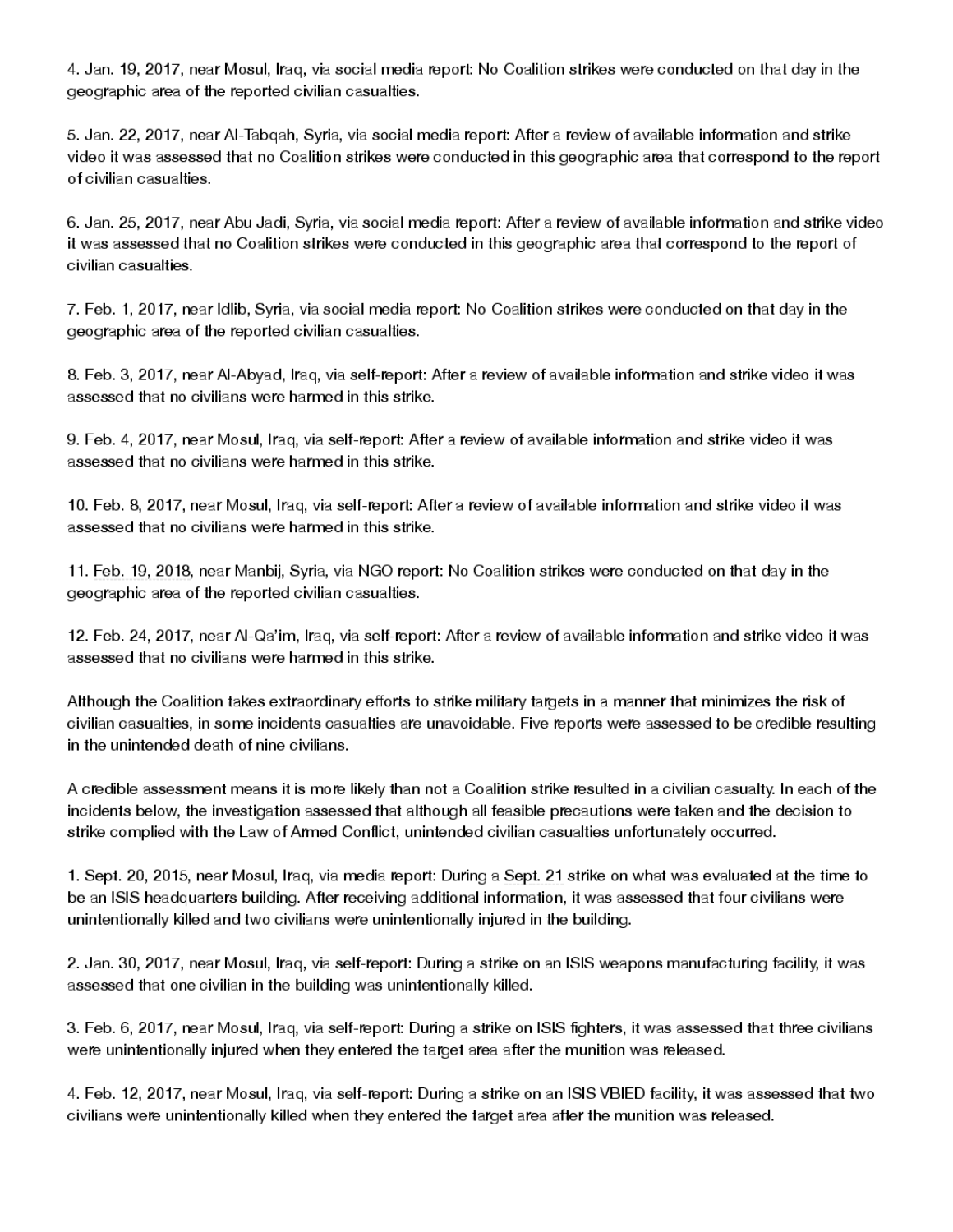5. Feb. 16, 2017, near Mosul, Iraq, via self-report: During a strike on an ISIS VBIED facility, it was assessed that two civilians were unintentionally killed when they entered the target area after the munition was released.

Currently, 43 reports of possible civilian casualties are still being assessed:

- 1. April 22, 2015, near Mosul, Iraq, via social media report, re- opened due to new information being provided.
- 2. March 23, 2016, near Hajj Ali, Iraq, via NGO report.
- 3. June 18, 2016, near Manbij, Syria, via NGO report.
- 4. Sept. 17, 2016, near Al Tabqah, Syria, via self-report.
- 5. Nov. 17, 2016, near Mosul, Iraq, via NGO report.
- 6. Dec. 11, 2016, near Mosul, Iraq, via NGO report.
- 7. Dec. 20, 2016, near Al Tabqah, Syria, via NGO report.
- 8. Dec. 29, 2016, near Mosul, Iraq, via self-report.
- 9. Jan. 6, 2017, near Mosul, Iraq, via social media report.
- 10. Jan. 15, 2017 near Raqqah , Syria, via social media report.
- 11. Jan. 16, 2017, near Raqqah, Syria, via self-report.
- 12. Jan. 17, 2017 near Mosul, Iraq, via social media report.
- 13. Jan. 22, 2017 near Nayrab, Syria, via social media report.
- 14. Jan 26, 2017, near Mosul, Iraq, via social media report.
- 15. Jan. 31, 2017 near Dayr Az Zayr, Syria, via self- report.
- 16. Jan. 31, 2017, near Mosul, Iraq, via social media report.
- 17. Feb. 3, 2017, near Dayr Az Zayr, Syria, via social media report.
- 18. Feb. 7, 2017, near Idlib, Syria, via social media report.
- 19. Feb. 9, 2017, near Al Qaim, Iraq, via self-report.
- 20. Feb. 14, 2017, near Raqqah, Syria, via social media report.
- 21. Feb. 14, 2017, near Mosul, Iraq, via social media report.
- 22. Feb. 16 2017 near Tabqah, Syria, via social media report.
- 23. Feb. 16, 2017, near Raqqah, Syria, via social media report.